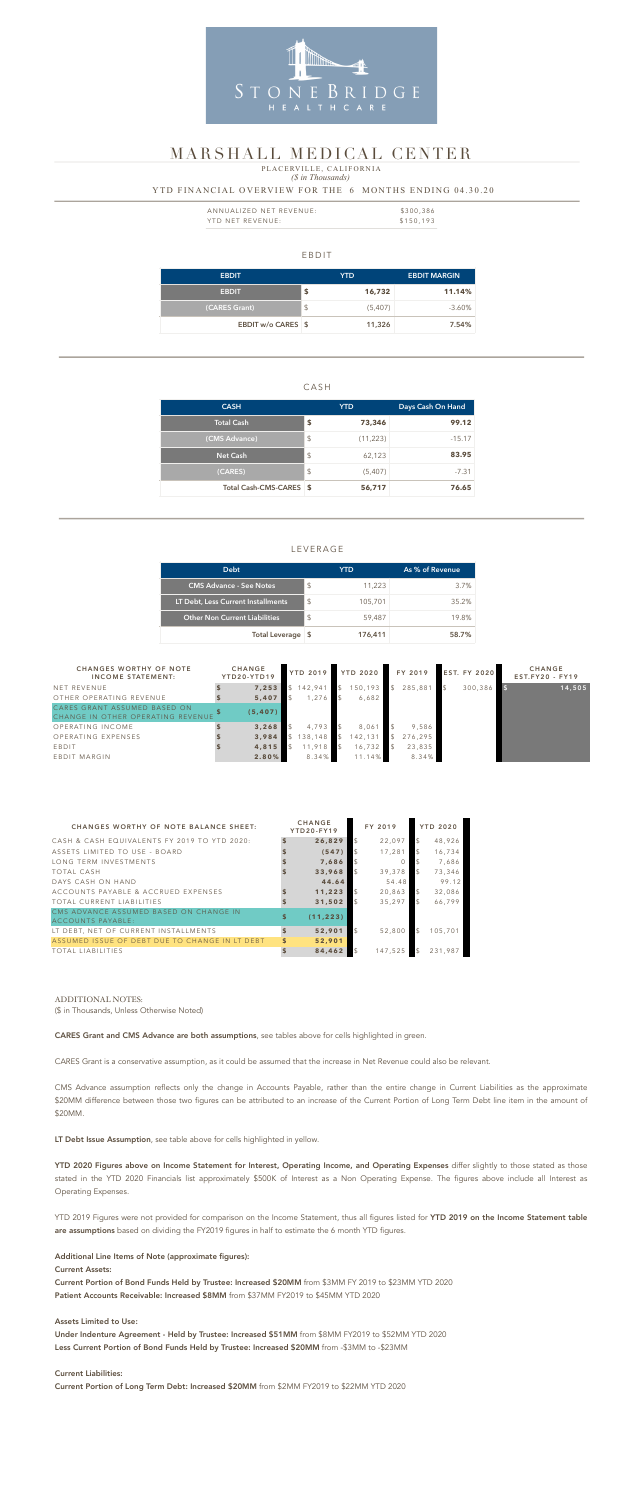

# EBDIT

## *(\$ in Thousands)*  YTD EBDIT WITH & WITHOUT CARES GRANT FOR THE 6 MONTHS ENDING 04.30.20 MARSHALL MEDICAL CENTER

| ANNUALIZED NET REVENUE: | \$300,386 |
|-------------------------|-----------|
| YTD NET REVENUE:        | \$150,193 |

## EBDIT YTD 2020

| <b>EBDIT</b>             | <b>YTD</b>    |        | <b>EBDIT MARGIN</b> |
|--------------------------|---------------|--------|---------------------|
| <b>Operating Income</b>  | $\frac{1}{2}$ | 8,061  |                     |
| <b>Plus Interest</b>     | $\mathcal{S}$ | 1,584  |                     |
| <b>Plus Depreciation</b> | $\frac{1}{2}$ | 7,087  |                     |
| Total EBDIT \$           |               | 16,732 | 11.14%              |

## CARES GRANT

| <b>CARES GRANT</b>         | <b>Notes</b>                         | <b>YTD</b> |  |
|----------------------------|--------------------------------------|------------|--|
| <b>CARES Grant</b>         | See Notes on Pg 1 of<br>this Summary |            |  |
| <b>Total CARES Funding</b> |                                      | (5,407)    |  |

## EBDIT WITHOUT CARES

| <b>EBDIT WITHOUT CARES</b> |   | YTD.    | <b>EBDIT MARGIN</b> |
|----------------------------|---|---------|---------------------|
| <b>EBDIT w/ CARES</b>      |   | 16,732  | <b>11.14%</b>       |
| (CARES)                    | S | (5,407) | $-3.60\%$           |
| Total EBDIT w/o CARES \$   |   | 11,326  | 7.54%               |